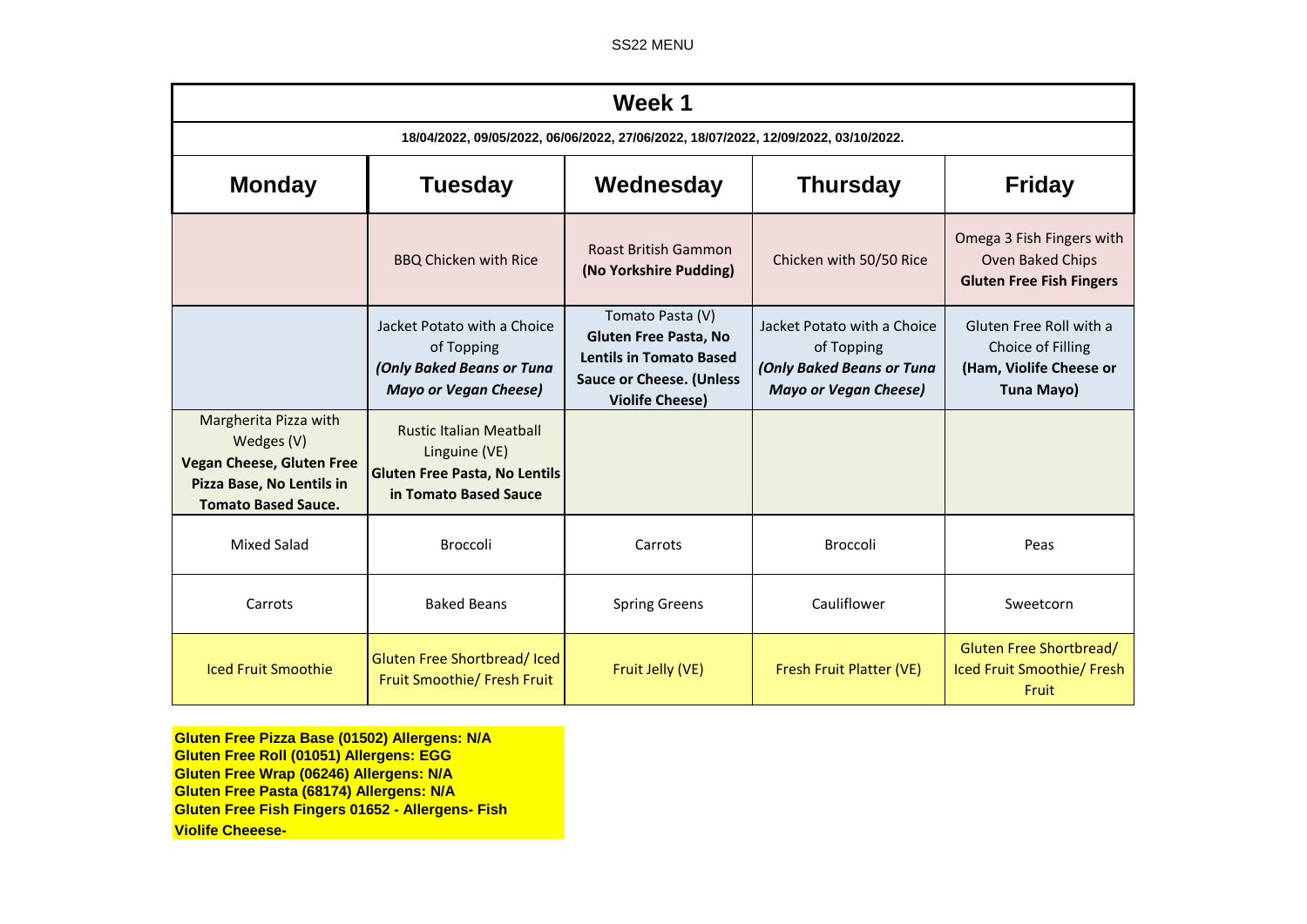SS22 MENU

| Week 2                                                                                                 |                                                                                       |                                                            |                                                                                                         |                                                                                                                                                 |  |  |  |
|--------------------------------------------------------------------------------------------------------|---------------------------------------------------------------------------------------|------------------------------------------------------------|---------------------------------------------------------------------------------------------------------|-------------------------------------------------------------------------------------------------------------------------------------------------|--|--|--|
| 25/04/2022, 16/05/2022, 13/06/2022, 04/07/2022, 29/08/2022, 19/09/2022, 10/10/2022.                    |                                                                                       |                                                            |                                                                                                         |                                                                                                                                                 |  |  |  |
| <b>Monday</b>                                                                                          | <b>Tuesday</b>                                                                        | Wednesday                                                  | <b>Thursday</b>                                                                                         | <b>Friday</b>                                                                                                                                   |  |  |  |
|                                                                                                        |                                                                                       | Chicken with Mash & Gravy<br>(McCains Simply Mash<br>only) | Lemon & Herb Chicken with<br>Potato Dippers                                                             | <b>Battered Fish Fillet with</b><br>Oven Baked Chips<br><b>Gluten Free Fish Fingers</b>                                                         |  |  |  |
| Jacket Potato with a Choice<br>of Topping<br>(Only Baked Beans or Tuna<br><b>Mayo or Vegan Cheese)</b> | Gluten Free Roll with a<br>Choice of Filling<br>(Ham, Violife Cheese or<br>Tuna Mayo) |                                                            | Jacket Potato with a Choice<br>of Topping<br>(Only Baked Beans or Tuna<br><b>Mayo or Vegan Cheese)</b>  | Tomato Pasta (V)<br><b>Gluten Free Pasta, No</b><br><b>Lentils in Tomato Based</b><br><b>Sauce or Cheese. (Unless</b><br><b>Violife Cheese)</b> |  |  |  |
|                                                                                                        |                                                                                       |                                                            | Pasta Bolognaise (VE)<br><b>Gluten Free Pasta, No</b><br><b>Lentils in Tomato Based</b><br><b>Sauce</b> | Baked Enchilada (VE) with<br><b>Mexican Style Rice</b><br><b>Gluten Free Wraps, No</b><br><b>Lentils in Tomato Based</b><br><b>Sauce</b>        |  |  |  |
| Peas                                                                                                   | <b>Broccoli</b>                                                                       | White Cabbage                                              | <b>Mixed Salad</b>                                                                                      | Coleslaw                                                                                                                                        |  |  |  |
| <b>Baked Beans</b>                                                                                     | Sweetcorn                                                                             | Carrots                                                    | Corn on the Cob                                                                                         | Peas                                                                                                                                            |  |  |  |
| <b>Gluten Free Shortbread/</b><br>Iced Fruit Smoothie/ Fresh<br>Fruit                                  | Gluten Free Shortbread/Iced<br>Fruit Smoothie/ Fresh Fruit                            | Fruit Jelly (VE)                                           | Fresh Fruit Platter (VE)                                                                                | <b>Gluten Free Shortbread/</b><br>Iced Fruit Smoothie/ Fresh<br>Fruit                                                                           |  |  |  |
| <b>Gluten Free Roll (01051) Allergens: EGG</b><br>Gluten Free Wrap (06246) Allergens: N/A              |                                                                                       |                                                            |                                                                                                         |                                                                                                                                                 |  |  |  |

**Gluten Free Pasta (68174) Allergens: N/A**

**Gluten Free Fish Fingers 01652 - Allergens- Fish**